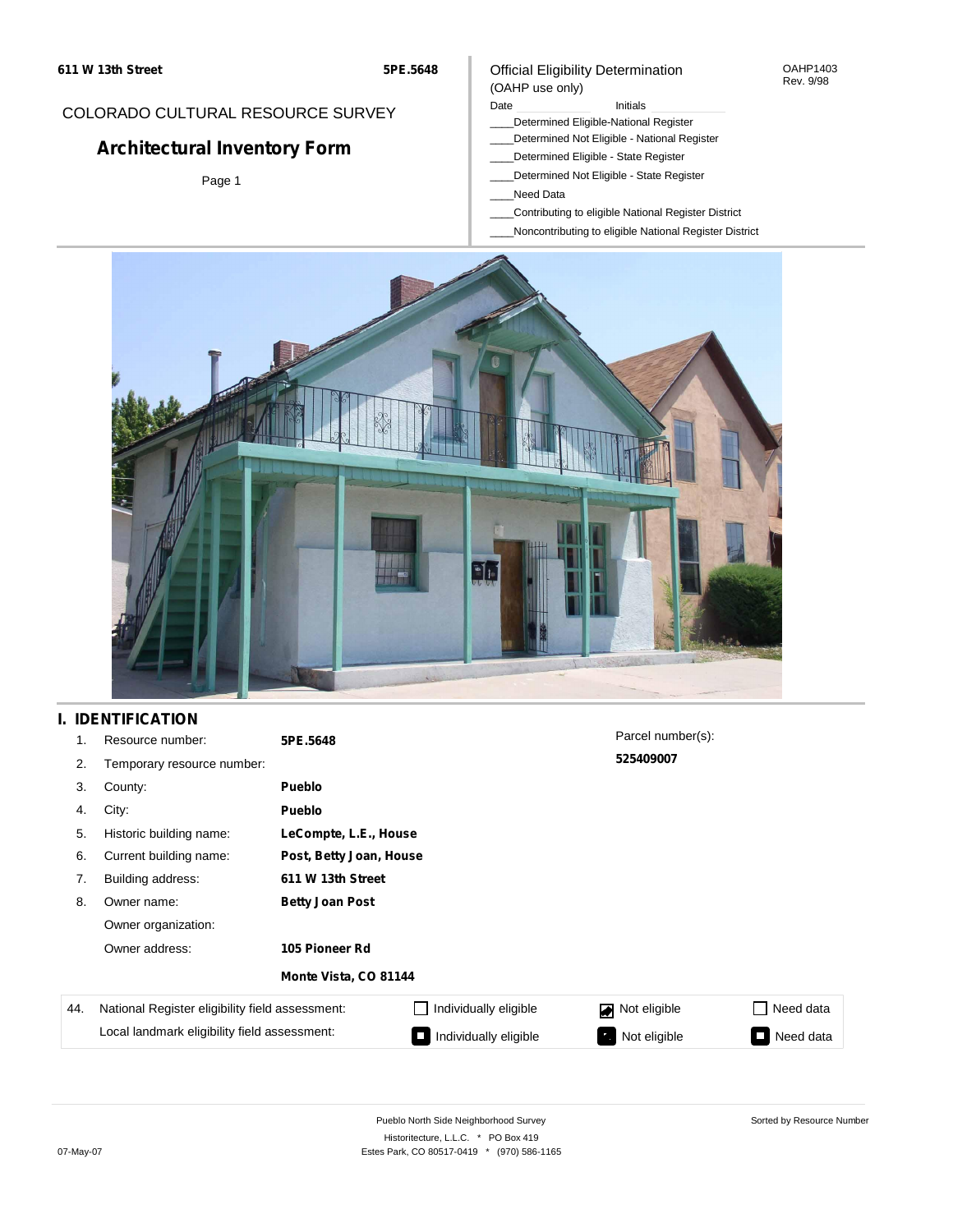Sorted by Resource Number

## **Architectural Inventory Form**

Page 2

### **II. GEOGRAPHIC INFORMATION**

| 9.  | P.M                 |     | 6th             |    |           | Township:              |    |                         | <b>20S</b>                                |    |           |           | Range:            | 65W |         |
|-----|---------------------|-----|-----------------|----|-----------|------------------------|----|-------------------------|-------------------------------------------|----|-----------|-----------|-------------------|-----|---------|
|     |                     | SE. | 1/4             | οf | <b>NW</b> | 1/4                    | of | <b>NW</b>               | 1/4                                       | of | <b>SE</b> | 1/4       | of Section        |     | 25      |
| 10. | UTM reference zone: |     |                 |    | 13        |                        |    |                         |                                           |    |           |           |                   |     |         |
|     | Easting:            |     |                 |    |           | 533687                 |    |                         |                                           |    |           | Northing: |                   |     | 4236636 |
| 11. |                     |     | USGS quad name: |    |           |                        |    | <b>Northeast Pueblo</b> |                                           |    |           | Scale:    |                   |     | 7.5     |
|     | Year:               |     |                 |    |           | 1974)                  |    |                         | 1961 (Photorevised 1970 and               |    |           |           |                   |     |         |
|     | 12. $Lot(s)$ :      |     |                 |    |           |                        |    |                         | west 42 feet 4 inches of Lot 13: Block 41 |    |           |           |                   |     |         |
|     | Addition:           |     |                 |    |           | <b>County Addition</b> |    |                         |                                           |    |           |           | Year of addition: |     | 1869    |

13. Boundary description and justification:

The boundary, as described above, contains but does not exceed the land historically associated with this property.

Metes and bounds exist:

П

### **III. ARCHITECTURAL DESCRIPTION**

| 14. | Building plan (footprint, shape):<br>Other building plan descriptions: | <b>Rectangular Plan</b>              |                       |
|-----|------------------------------------------------------------------------|--------------------------------------|-----------------------|
| 15. | Dimensions in feet (length x width):                                   | 906 square feet                      |                       |
| 16. | Number of stories:                                                     | 11/2                                 |                       |
| 17. | Primary external wall material(s):                                     | <b>Stucco</b>                        | Other wall materials: |
| 18. | Roof configuration:<br>Other roof configurations:                      | <b>Gabled Roof/Front Gabled Roof</b> |                       |
| 19. | Primary external roof material:                                        | Wood Roof/Shake Roof                 |                       |
|     | Other roof materials:                                                  |                                      |                       |
| 20. | Special features:                                                      | <b>Balcony</b>                       |                       |
|     |                                                                        | Chimney                              |                       |
|     |                                                                        | Porch                                |                       |

#### 21. General architectural description:

Oriented to the south, this house rests on a low, sandstone foundation, almost entirely obscured behind blue-painted stucco. The same stucco covers the exterior walls. Windows are generally 1-over-1-light, double-hung sash, with blue-green-painted wood frames. The east end of the front (south) façade's first story has a 12-light, fixed-frame window. The south ends of the side elevations' second story have 2-over-2-light windows. Beneath this window on the west elevation is the 2-over2-light window, with the lights arranged horizontally. A 1-beside-1-light, sliding-sash window, with an aluminum frame, appears in the center of a single-story, shed roof addition across the eastern three-quarters of the rear (north) elevation. The principal doorway opens just east of center in the otherwise symmetrical facade. It hosts a wood slab door, opening behind a wroughtiron grate. Above it, centered in the gable, opens another doorway. It also hosts a wood slab door. The door provides access to a balcony spanning the entire front façade. The balcony has a decorative, wrought-iron railing. Wood steps approach the balcony ascending from north to south, along the west elevation. A front-gabled hood, on simple knee brackets, shelters the doorway only. Another doorway opens in the north end of the west elevation. It also hosts wood slab door and wrought-iron grate. Wood shakes cover the front-gabled roof, and blue-green-painted wood soffit and fascia, with projecting cornice, box the **eaves. A pair of red-brick chimneys protrudes from the roof ridge.**

22. Architectural style:

**No Style**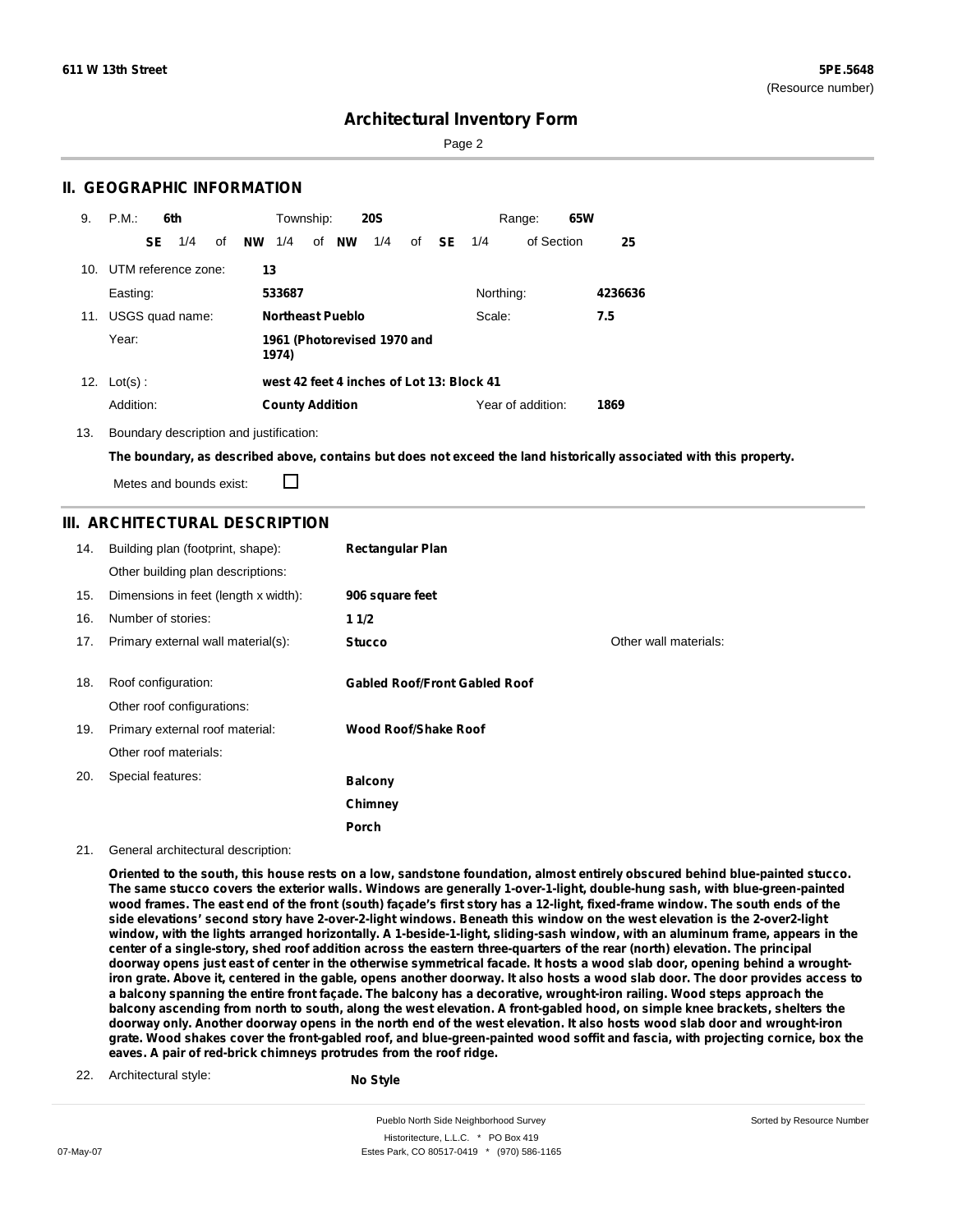Page 3

Other architectural styles:

Building type:

23. Landscape or special setting features:

This property is located on terrain sloping downward from north to south, with an elevation of around 4,700 feet above mean sea level. The neighborhood features modest, one- and two-story houses and commercial buildings. A concrete-covered strip separates West 13th Street, the busy, principal east-west thoroughfare through this area, from the sidewalk. This property is situated on the north side of West 13th Street, between 609 West 13th Street to the east and 615-619 West 13th Street to the west. It has an unusually shallow setback. Concrete covers the front yard, while a planted-grass yard, with mature landscaping, **surrounds the rest of the building.**

24. Associated buildings, features or objects:

1 : Type: **Garage** Describe: **A 2-car garage is located adjacent to the northwest corner of the house. Oriented to the north, the building rests on a concrete slab. Cream stucco clads the exterior walls. Offset west of center in the front (north) elevation is a 24-panel, steel, overhead-retractable garage door, painted white. A 6-panel metal door, also painted white, opens in the west end of the rear (south) elevation. Gray asphalt shingles cover the front-gabled roof. White-painted wood fascia and soffit box the eaves.**

#### **IV. ARCHITECTURAL HISTORY**

| 25. | Date of Construction:  | Estimate:     | 1890                             | Actual:                                                                                                                                                 |
|-----|------------------------|---------------|----------------------------------|---------------------------------------------------------------------------------------------------------------------------------------------------------|
|     | Source of Information: |               | Co. consulted 1886 through 2003. | Pueblo City Directory. Pueblo, Co.; Salt Lake City; Kansas City, Mo.; and others: R.L. Polk &                                                           |
|     |                        |               |                                  | Sanborn Fire Insurance Maps (for Pueblo, Colorado). New York: Sanborn Map and<br>Publishing Co., 1883, 1886, 1889, 1893, 1904-05, 1904-51, and 1904-52. |
| 26. | Architect:             | unknown       |                                  |                                                                                                                                                         |
|     | Source of information: |               |                                  |                                                                                                                                                         |
| 27. | Builder:               | unknown       |                                  |                                                                                                                                                         |
|     | Source of information: |               |                                  |                                                                                                                                                         |
| 28. | Original Owner:        | L.E. LeCompte |                                  |                                                                                                                                                         |
|     | Source of information: |               | Co. consulted 1886 through 2003. | Pueblo City Directory. Pueblo, Co.; Salt Lake City; Kansas City, Mo.; and others: R.L. Polk &                                                           |

29. Construction history:

According to Pueblo County Tax Assessor records, this building was constructed in 1910. However it appears on an 1893 Sanborn map, and city directory listings for this address date to 1890, suggesting a circa 1890 date of construction. The only notable structural alterations have been the replacement of the original porch, some windows, and the shed-roof addition across the rear (north) elevation. All of these modification date to after 1952. Stucco clads the original brick wall cladding, but **the date of its installation is uncertain. The garage was constructed after 2000.**

30. Location: **original** Date of move(s):

#### **V. HISTORICAL ASSOCIATIONS**

| 31. | Original use(s):       | <b>Single Dwelling</b>   |
|-----|------------------------|--------------------------|
| 32. | Intermediate use(s):   | <b>Single Dwelling</b>   |
| 33. | Current use(s):        | <b>Multiple Dwelling</b> |
| 34. | Site type(s):          | <b>Residence</b>         |
| 35. | Historical background: |                          |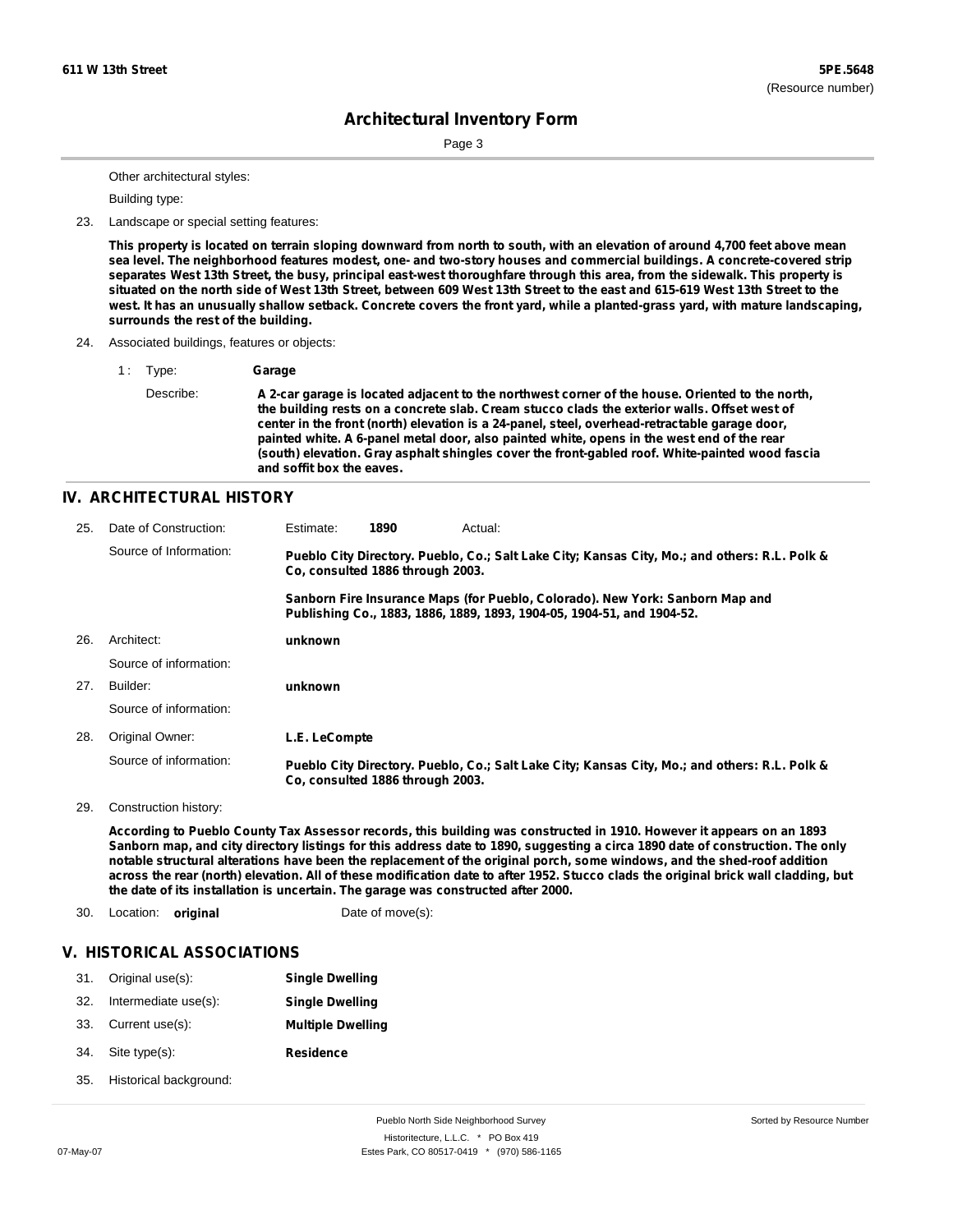Page 4

The first resident of this house, constructed around 1890, was contractor L.E. LeCompte. He appears to have resided here with a Mrs. Balcom and S.A. Graves, who worked at the Atchison, Topeka & Santa Fe Railway roundhouse in Pueblo. In 1900, the resident was Frederick Franklin Clark, a railroad car inspector for the Santa Fe. With his wife, Lenore Clark, Frederick had a **daughter, Lois Jean Clark. The family later moved to Climax, Colorado.**

In 1909, the residents were Richard Fair and Norman G. Fair. Richard was a janitor for the Loretto Academy and Norman was a **driver for the Mark Coal Company. H.P. Smith lived here in 1919.**

Horace Sherman Voliva purchased this property around 1920 and remained here until his death. He came to Pueblo in 1917 and was involved in the express and drayage business. With his wife, Rosie F. Voliva, Horace had a son, James Ora Voliva, and three daughters: Hazel E. Martin, Opal Ehlenfeld, and Imel Vosaboll. Horace Voliva died in this house on March 3, 1932. Rosie **remained here through 1940, eventually moving to 1209 East 7th Street. She died on June 13, 1942.**

In 1945, the resident and owner was Bernard McGonigal. Around 1950, Martin G. Vanderbeck purchased this property and resided here. He was born in Huntsville, Missouri, and moved to Pueblo around 1925. He was a florist at the Colorado State Hospital for 19 years prior to his retirement, in May 1965. With his wife, Margaret, Martin had three daughters: Peggy Nolan, Geraldine June, and Doris Lauderdale. Martin Vanderbeck remained here until his death on August 3, 1965. Harold F. and Betty **Joan Post initially acquired this property in 1973. Betty Joan Post obtained sole ownership in 2000.**

**Pueblo County Office of Tax Assessor. Property information card [internet].**

**Pueblo City Directory. Pueblo, Co.; Salt Lake City; Kansas City, Mo.; and others: R.L. Polk & Co, consulted 1886 through 2003.**

**Sanborn Fire Insurance Maps (for Pueblo, Colorado). New York: Sanborn Map and Publishing Co., 1883, 1886, 1889, 1893, 1904-05, 1904-51, and 1904-52.**

**"Horace Sherman Voliva" [obituary]. Pueblo Chieftain, 4 March 1932, p. 3.**

**"Clark (Frederick Franklin)" [obituary]. Pueblo Chieftain, 9 December 1940, p. 6.**

**"Vanderbeck (Martin G.)" [obituary]. Pueblo Chieftain, 4 August 1965, p. 4B.**

<sup>36.</sup> Sources of information: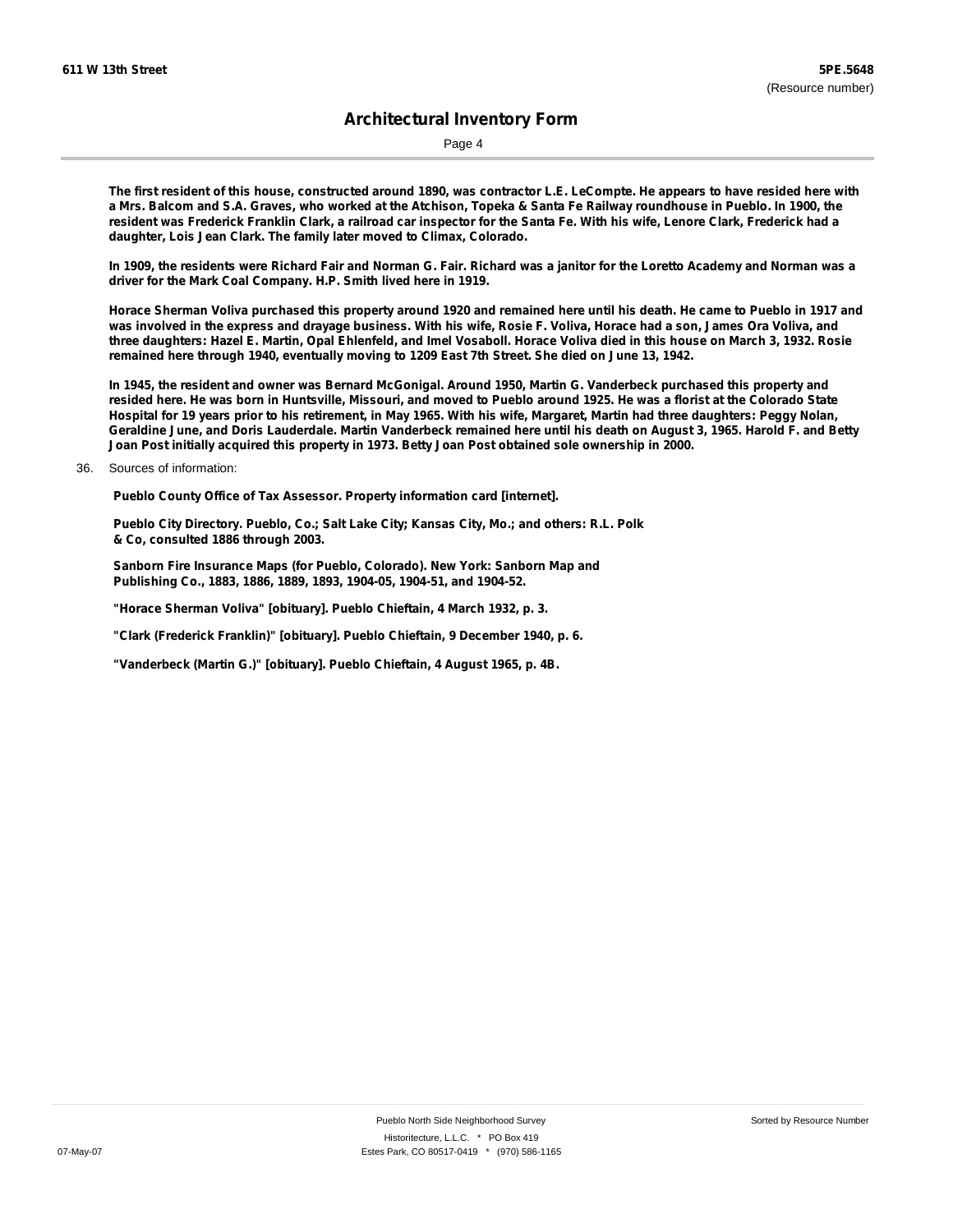Sorted by Resource Number

# **Architectural Inventory Form**

Page 5

|     | <b>VI. SIGNIFICANCE</b>                                                                                                                                                                        |  |  |  |  |  |  |  |  |
|-----|------------------------------------------------------------------------------------------------------------------------------------------------------------------------------------------------|--|--|--|--|--|--|--|--|
| 37. | Local landmark designation:<br>Yes $\Box$<br>No.<br>HE 2                                                                                                                                       |  |  |  |  |  |  |  |  |
|     | Designation authority:                                                                                                                                                                         |  |  |  |  |  |  |  |  |
|     | Date of designation:                                                                                                                                                                           |  |  |  |  |  |  |  |  |
| 38. | Applicable National Register criteria:                                                                                                                                                         |  |  |  |  |  |  |  |  |
|     |                                                                                                                                                                                                |  |  |  |  |  |  |  |  |
|     | A. Associated with events that have made a significant contribution to the broad pattern of our history.<br>B. Associated with the lives of persons significant in our past.<br>$\blacksquare$ |  |  |  |  |  |  |  |  |
|     | C. Embodies the distinctive characteristics of a type, period, or method of construction, or represents the work<br>П                                                                          |  |  |  |  |  |  |  |  |
|     | of a master, or that possess high artistic values, or represents a significant and distinguished entity whose<br>components may lack individual distinction.                                   |  |  |  |  |  |  |  |  |
|     | D. Has yielded, or may be likely to yield, information important in history or prehistory.                                                                                                     |  |  |  |  |  |  |  |  |
|     | Qualifies under Criteria Considerations A through G (see manual).<br>$\sim$                                                                                                                    |  |  |  |  |  |  |  |  |
|     | Does not meet any of the above National Register criteria.<br>₩                                                                                                                                |  |  |  |  |  |  |  |  |
|     | <b>Pueblo Standards for Designation:</b>                                                                                                                                                       |  |  |  |  |  |  |  |  |
|     | 1a. History                                                                                                                                                                                    |  |  |  |  |  |  |  |  |
|     | Have direct association with the historical development of the city, state, or nation; or<br>$\mathbf{r}_\perp$                                                                                |  |  |  |  |  |  |  |  |
|     | 1b. History                                                                                                                                                                                    |  |  |  |  |  |  |  |  |
|     | Be the site of a significant historic event; or<br>$\blacksquare$                                                                                                                              |  |  |  |  |  |  |  |  |
|     | 1c. History                                                                                                                                                                                    |  |  |  |  |  |  |  |  |
|     | Have direct and substantial association with a person or group of persons who had influence on society.<br>$\overline{\phantom{a}}$                                                            |  |  |  |  |  |  |  |  |
|     | 2a. Architecture<br>Embody distinguishing characteristics of an architectural style or type; or<br>$\mathcal{L}_{\mathcal{A}}$                                                                 |  |  |  |  |  |  |  |  |
|     | <u>2b. Architecture</u>                                                                                                                                                                        |  |  |  |  |  |  |  |  |
|     | Be a significant example of the work of a recognized architect or master builder, or<br>$\Box$                                                                                                 |  |  |  |  |  |  |  |  |
|     | 2c. Architecture                                                                                                                                                                               |  |  |  |  |  |  |  |  |
|     | Contain elements of architectural design, engineering, materials, craftsmanship, or artistic merit which represent a<br>$\Box$<br>significant or influential innovation;                       |  |  |  |  |  |  |  |  |
|     | 2d. Architecture                                                                                                                                                                               |  |  |  |  |  |  |  |  |
|     | Portray the environment of a group of people or physical development of an area of the city in an era of history<br>$\Box$<br>characterized by a distinctive architectural style.              |  |  |  |  |  |  |  |  |
|     | 3a. Geography                                                                                                                                                                                  |  |  |  |  |  |  |  |  |
|     | Have a prominent location or be an established, familiar, and orienting visual feature of the contemporary city, or                                                                            |  |  |  |  |  |  |  |  |
|     | 3b. Geography                                                                                                                                                                                  |  |  |  |  |  |  |  |  |
|     | Promote understanding and appreciation of Pueblo's environment by means of distinctive physical characteristics<br>or rarity; or                                                               |  |  |  |  |  |  |  |  |
|     | 3c. Geography                                                                                                                                                                                  |  |  |  |  |  |  |  |  |
|     | Make a special contribution to Pueblo's distinctive character.<br>$\Box$                                                                                                                       |  |  |  |  |  |  |  |  |
|     | <b>Not Applicable</b>                                                                                                                                                                          |  |  |  |  |  |  |  |  |
|     | Does not meet any of the above Pueblo landmark criteria.<br>$\overline{\phantom{a}}$                                                                                                           |  |  |  |  |  |  |  |  |
| 39. | Area(s) of Significance:<br><b>Not Applicable</b>                                                                                                                                              |  |  |  |  |  |  |  |  |
| 40. | Period of Significance:<br>n/a                                                                                                                                                                 |  |  |  |  |  |  |  |  |
| 41. | National:<br>Level of significance:<br>State<br>Local<br>$\Box$<br>□                                                                                                                           |  |  |  |  |  |  |  |  |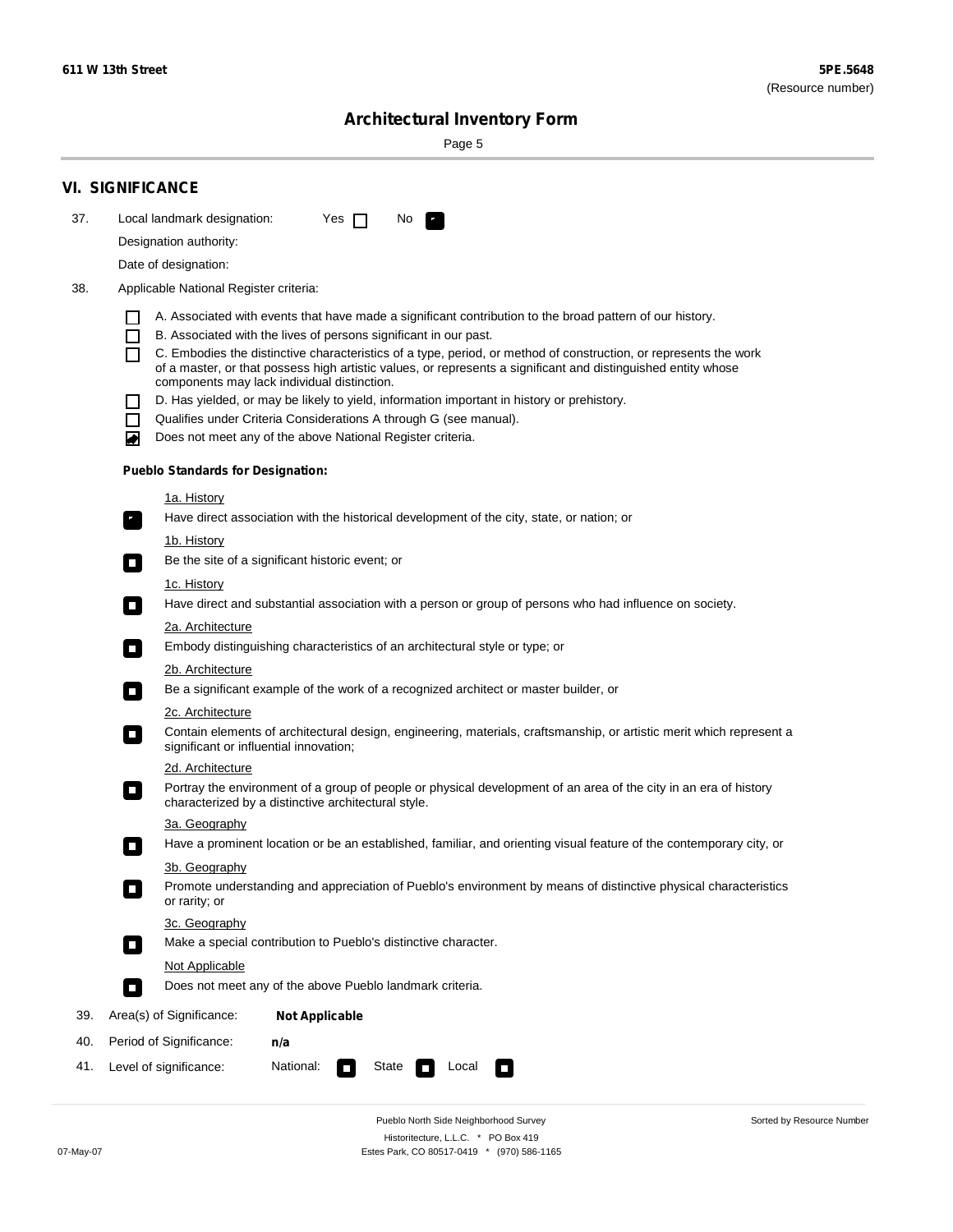Page 6

#### 42. Statement of significance:

This property is historically significant under Pueblo Local Landmark criterion 1A for its association with the early development of Pueblo's North Side Neighborhood; it is among the oldest dwellings on this block of West 13th Street. However, the levels of architectural and historical significance, combined with physical integrity, are not to the extent that this property would qualify for individual listing in the National Register of Historic Places, the Colorado State Register of Historic Properties, or as a City of Pueblo Landmark. Nonetheless, it should be considered a contributing resource within **any potential historic district.**

43. Assessment of historic physical integrity related to significance:

Constructed around 1890, this house exhibits a moderately low level of physical integrity relative to the seven aspects of integrity as defined by the National Park Service and the Colorado Historical Society: location, setting, design, materials, workmanship, feeling, and association. While additions have been minimal and isolated to the rear elevation, the original widows, doors, and front porch have been replaced. Also, stucco covers the original wall cladding. Nonetheless, the building remains in its basic form, retaining sufficient physical integrity to convey its architectural and historical significance.

### **VII. NATIONAL REGISTER ELIGIBILITY ASSESSMENT**



**cultural climates. As well, the neighborhood is distinctive because it appears to have evolved independently of the area's dominant industry, steel manufacturing.**

> Yes Yes

m

No **DI**N/A No  $\blacksquare$  N/A  $\blacksquare$ 

If there is National Register district potential, is this building contributing:

If the building is in existing National Register district, is it contributing: 46.

#### **VIII. RECORDING INFORMATION**

| 47. | Photograph numbers): | <b>CD-ROM Photo Disc: North Side Photos</b><br>File Name(s): 13thstw611                                                       |
|-----|----------------------|-------------------------------------------------------------------------------------------------------------------------------|
|     | Negatives filed at:  | <b>Special Collections</b><br><b>Robert Hoag Rawlings Public Library</b><br>100 East Abriendo Avenue<br>Pueblo, CO 81004-4290 |
| 48. | Report title:        | <b>Pueblo North Side Neighborhood Survey</b>                                                                                  |
| 49. | $Date(s)$ :          | 06/27/05                                                                                                                      |
| 50. | Recorder(s):         | <b>Adam Thomas</b>                                                                                                            |
| 51. | Organization:        | Historitecture, L.L.C.                                                                                                        |
| 52. | Address:             | <b>PO Box 419</b>                                                                                                             |
|     |                      | Estes Park, CO 80517-0419                                                                                                     |
| 53. | Phone number(s):     | (970) 586-1165                                                                                                                |
|     |                      |                                                                                                                               |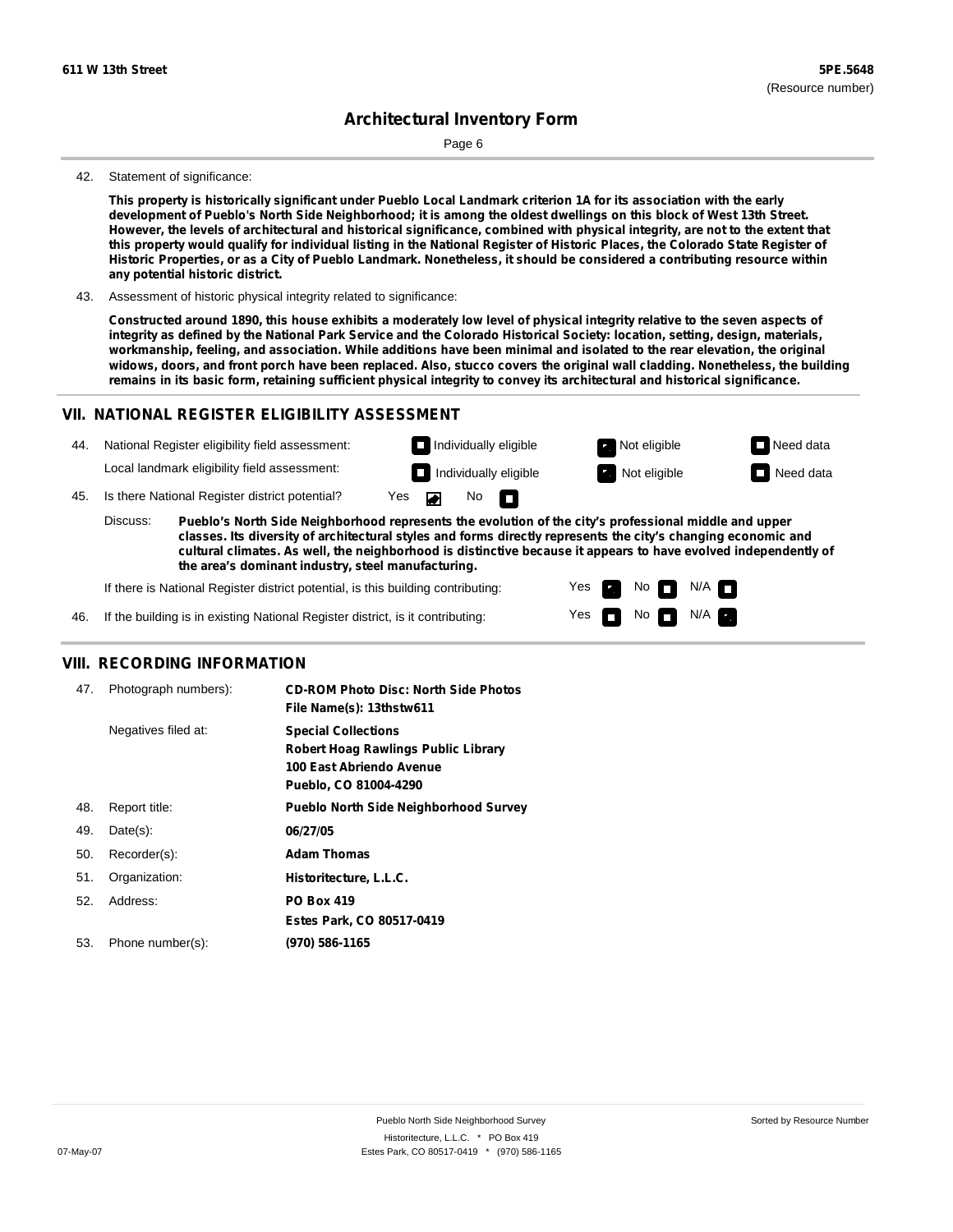Page 7